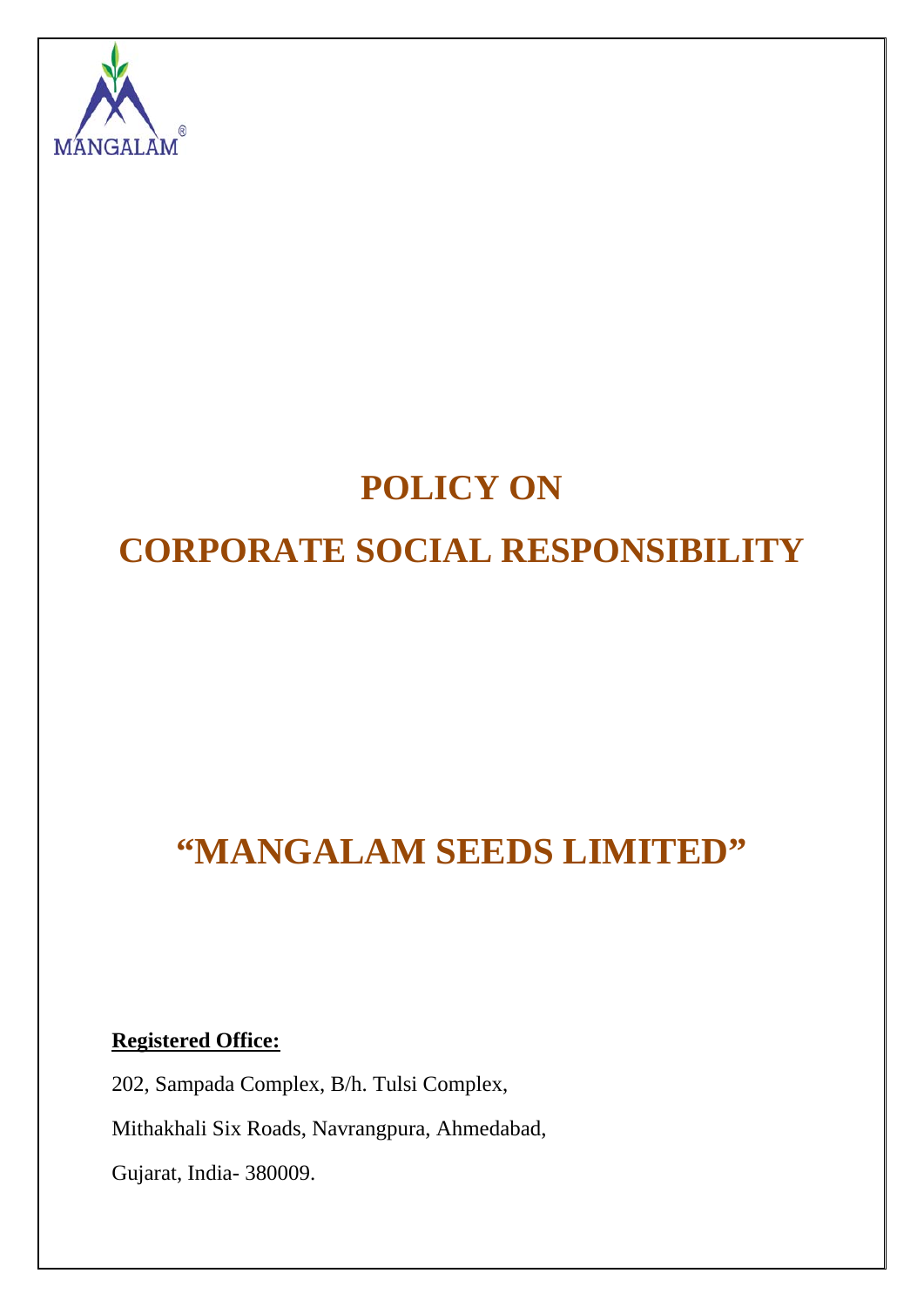

### **I. Preface**

In terms of the provisions of section 135 of the Companies Act, 2013 and rules made thereon as amended from time to time and in pursuance of the Company's policy for good Corporate Governance Compliance and disclosure this policy on the CSR adopted by the company.

# **II. Objective**

Corporate Social Responsibility is a way of conducting business which enables creation and distribution of wealth for the betterment of local populace, its stakeholders and society at large, through implementation and integration of ethical systems and sustainable management practices. It is actively contribute to the social and economic development of the communities in which we operate. In so doing build a better, sustainable way of life for the weaker sections of society and raise the country's human development index".

#### **III. Definitions**

- 1. "MSL" Means Mangalam Seeds Limited.
- 2. "Corporate Social Responsibility Committee" means the Committee constituted by the Board of Directors of "MSL" in accordance with provisions of Section 135 of the Companies Act 2013 and rules made thereon.
- 3. "Board" means Board of Directors of Mangalam Seeds Limited
- 4. "Corporate Social Responsibility (CSR)" means and includes but is not limited to (i) Projects or programs relating to activities specified in Schedule VII to the Act or (ii) Projects or programs relating to activities undertaken by the board of directors of company (board) in pursuance of recommendations of the CSR Committee of the Board as per declared CSR Policy of the Company subject to the condition that such policy will cover subjects enumerated in Schedule Vll of the Act.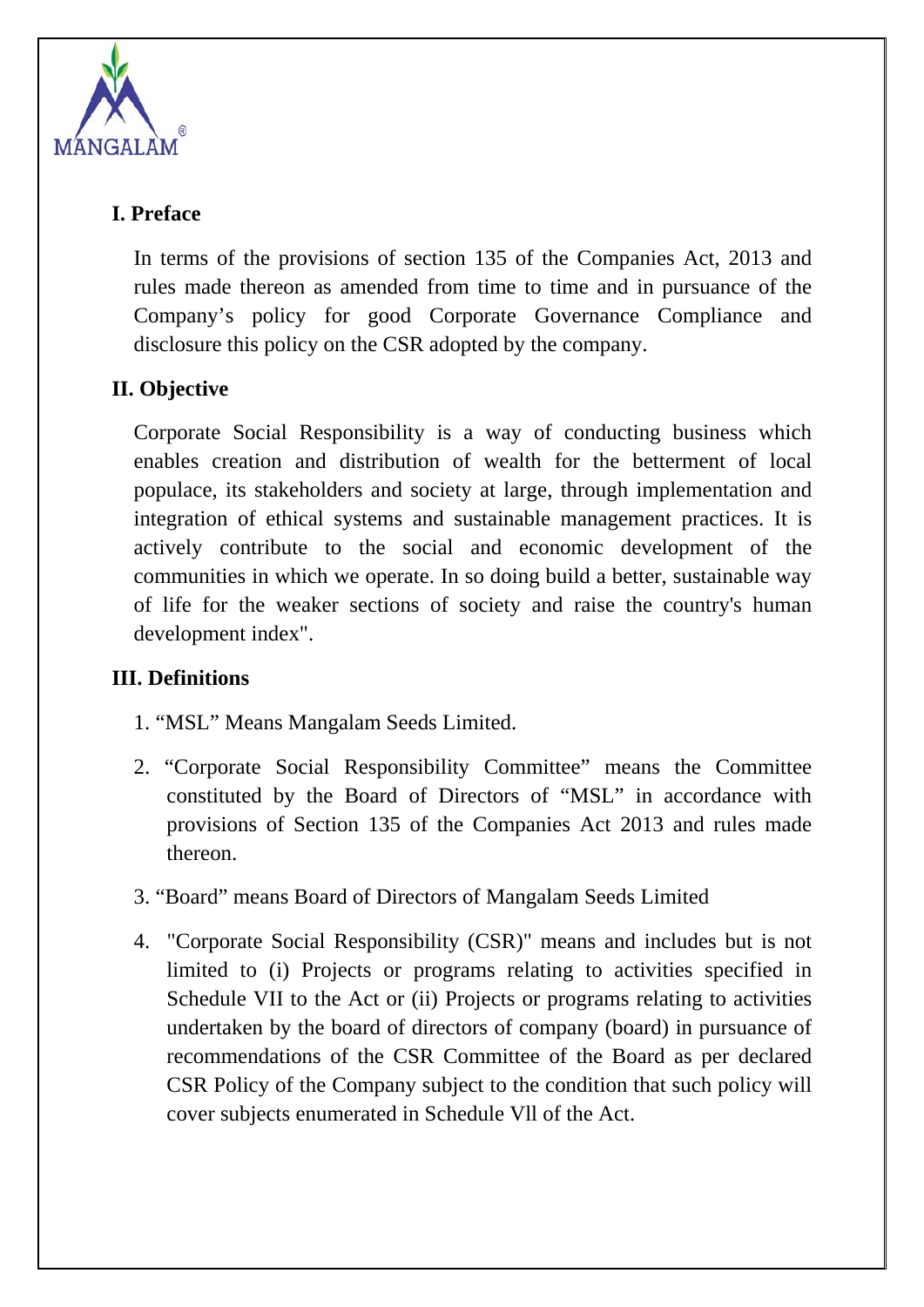

- 5. "CSR Policy" related to the activities to be undertaken by the company as specified in Schedule VII to the Companies Act 2013 and the expenditure thereon, excluding activities undertaken in pursuance of normal course of business of the company.
- 6."Net Profit: means the net profit of a company as per its financial statement prepared in accordance with the applicable provision of the Act, but shall not include the following namely,

i) Any profit arising from any overseas branch or branches of the company' whether operated as a separate company or otherwise; and

 ii) Any dividend received from other companies in India, which are covered under and complying with the provisions of section 135 of the Act:

Provided that net profit in respect of a financial year for which the relevant financial statements were prepared in accordance with the provisions of the Companies Act, 2013.

#### **IV. Interpretation**

Terms that have not been defined in this Policy shall have the same meaning assigned to them in the Companies Act, 2013 as amended from time to time.

#### **V. Constitution**

The Committee shall be comprised of a minimum of three (3) members of the Board.

| Sr. | <b>Name</b>                              | Category                    | in<br><b>Designation</b> |
|-----|------------------------------------------|-----------------------------|--------------------------|
| No. |                                          |                             | <b>Committee</b>         |
|     | Mafatlal Jethalal Patel                  | <b>Executive Director</b>   | Chairperson              |
|     | Pravinbhai Mafatbhai   Managing Director |                             | Member                   |
|     | Patel                                    |                             |                          |
|     | Riddhi Nimit Shah                        | <b>Independent Director</b> | Member                   |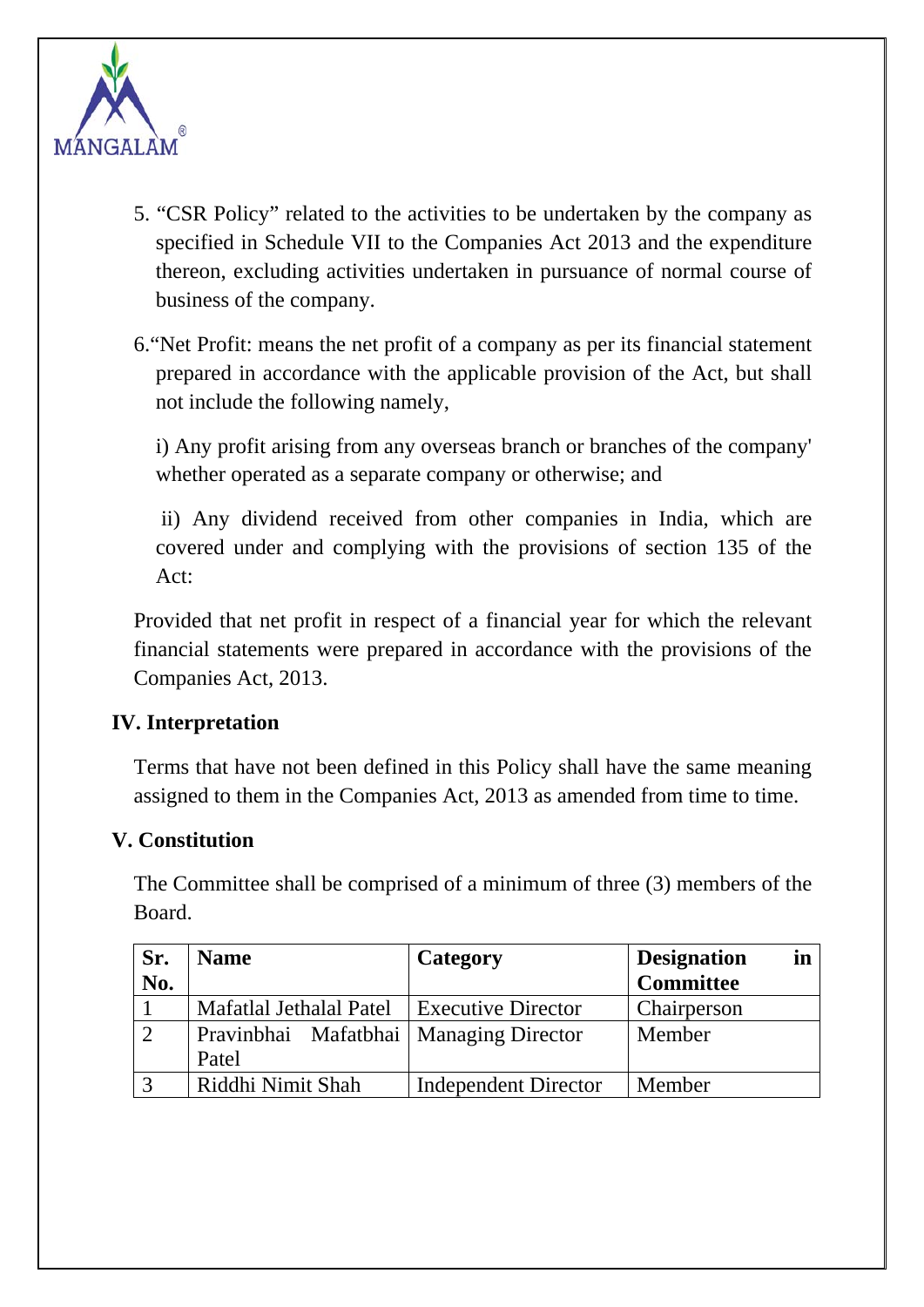

#### **Membership:**

- The CSR Committee refers to the Committee shall Consist of three or more members along with Chairperson, out of which atleast one director shall be an independent director.
- The term of the office of the member of the Committee shall not exceed his or her term of office as a Director.
- The board of director of the company can at any moment revoke a member's membership to the committee.
- The Committee shall ensure that the Board and senior management are provided with sufficient information to ensure informed decision making.

#### **Chairperson:**

- Appointment of Chairperson will be done by Members of Committee.
- If Chairperson is absent then members of the Committee present at the meeting shall choose one of the other members of the Committee to Chair that particular meeting.

# **VI. CSR Activity**

The activities that the Company may undertake shall be (inter alia):

- eradicating hunger, poverty and malnutrition, promoting preventive health care and sanitation and making available safe drinking water;
- promoting education, including special education and employment enhancing vocation skills especially among children, women, elderly, and the differently abled and livelihood enhancement projects;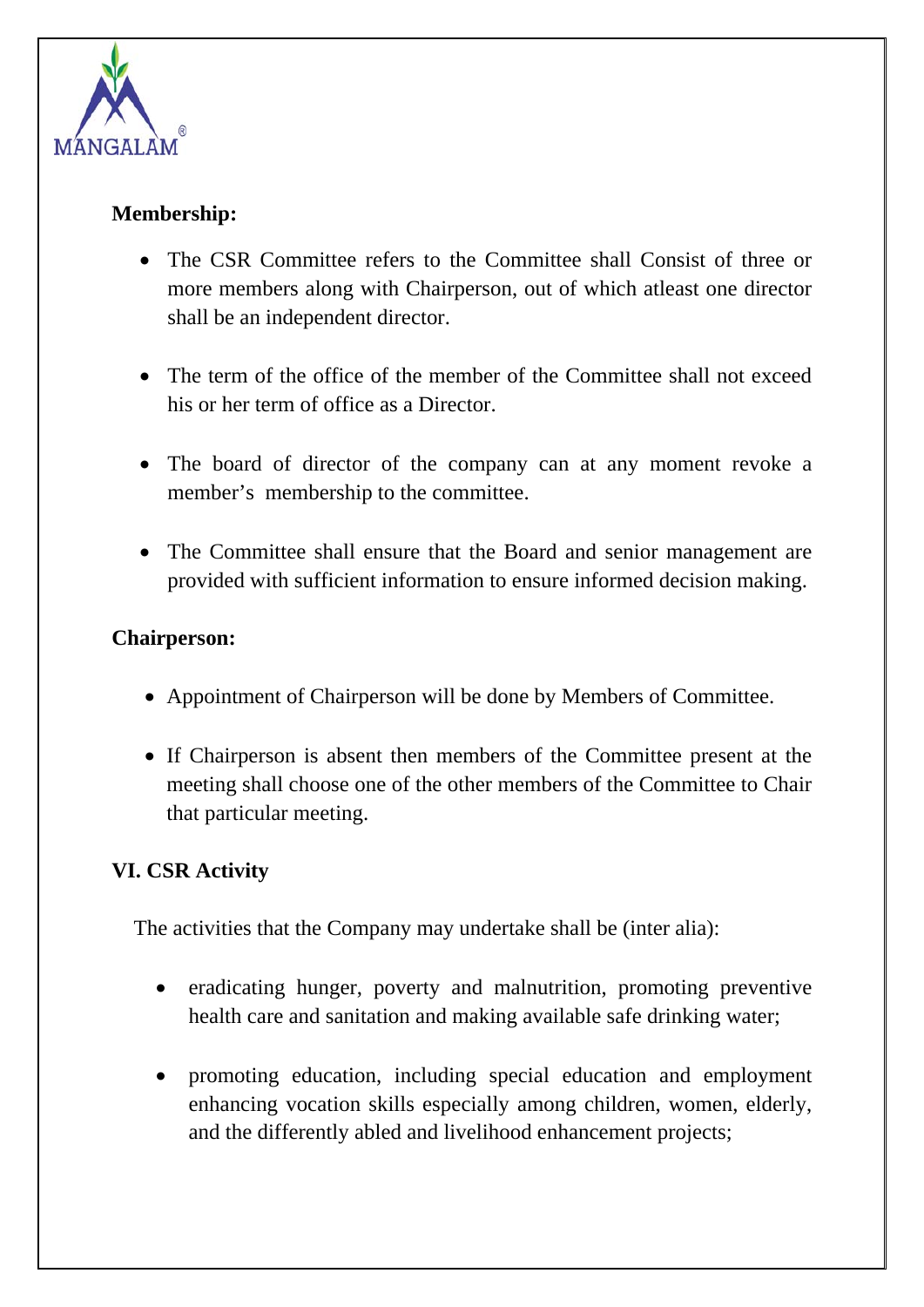

- promoting gender equality, empowering women, setting up homes and hostels for women and orphans, setting up old age homes, day care centers and such other facilities for senior citizens and measures for reducing inequalities faced by socially and economically backward groups;
- ensuring environmental sustainability, ecological balance, protection of flora and fauna, animal welfare, agro-forestry, conservation of natural resources and maintaining quality of soil, air and water;
- protection of national heritage, an and culture including restoration of buildings and sites of historical importance and works of art; setting up public libraries: promotion and development of traditional arts and handicrafts;
- measures for the benefit of armed forces veterans, war widows and their dependents;
- training to promote rural sports, nationally recognized sports, Paralympics sports and Olympic sports;
- contribution to the Prime Minister's National Relief Fund or any other fund set up by the Central Government for socio-economic development and relief and welfare of the Scheduled Castes,-the Scheduled Tribes, other backward classes, minorities and women;
- (a) Contribution to incubators or research and development projects in the field of science, technology, engineering and medicine, funded by the Central Government or State Government or Public Sector Undertaking or any agency of the Central Government or State Government; and

(b) Contributions to public funded Universities; Indian Institute of Technology (IITs); National Laboratories and autonomous bodies established under Department of Atomic Energy (DAE); Department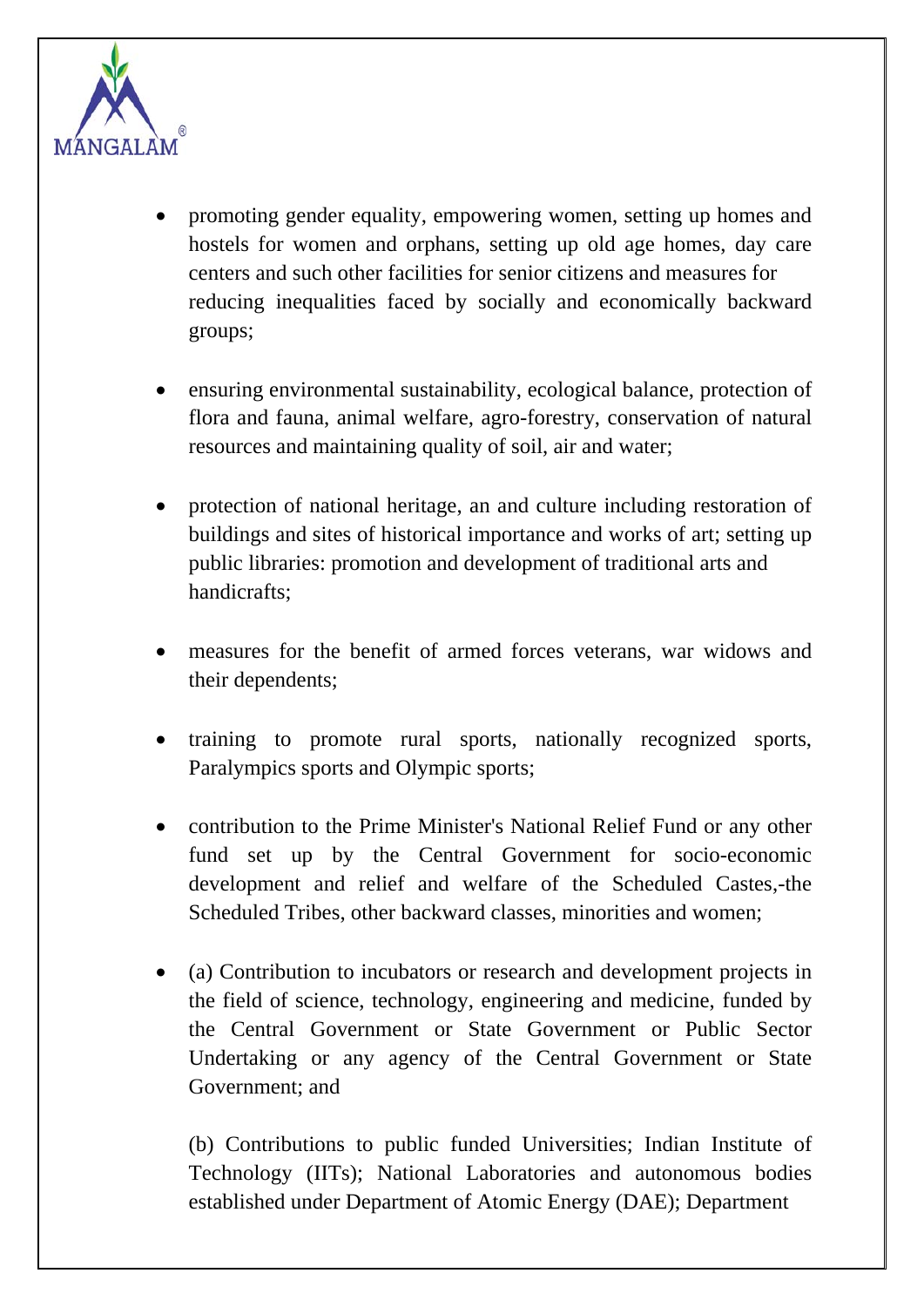

of Biotechnology (DBT); Department of Science and Technology (DST); Department of Pharmaceuticals; Ministry of Ayurveda, Yoga and Naturopathy, Unani, Siddha and Homoeopathy (AYUSH); Ministry of Electronics and Information Technology and other bodies, namely Defense Research and Development Organisation (DRDO); Indian Council of Agricultural Research (ICAR); Indian Council of Medical Research (ICMR) and Council of Scientific and Industrial Research (CSIR), engaged in conducting research in science, technology, engineering and medicine aimed at promoting Sustainable Development Goals (SDGs).]

- rural development projects.
- slum area development.
- disaster management, including relief, rehabilitation and reconstruction activities.]

# **VII. Duties of Committee**

The responsibility of the Committee shall, inter-alia, include the following, namely

- (a) Formulate and recommend to the Board, a Corporate Social Responsibility Policy which shall indicate the activities to be undertaken by the company as specified in Schedule VII (list of activities are mentioned in Clause VI of this policy);
- (b) Recommend the amount of expenditure to be incurred on the activities referred to in clause (a); and
- (c) Monitor the Corporate Social Responsibility Policy of the company from time to time.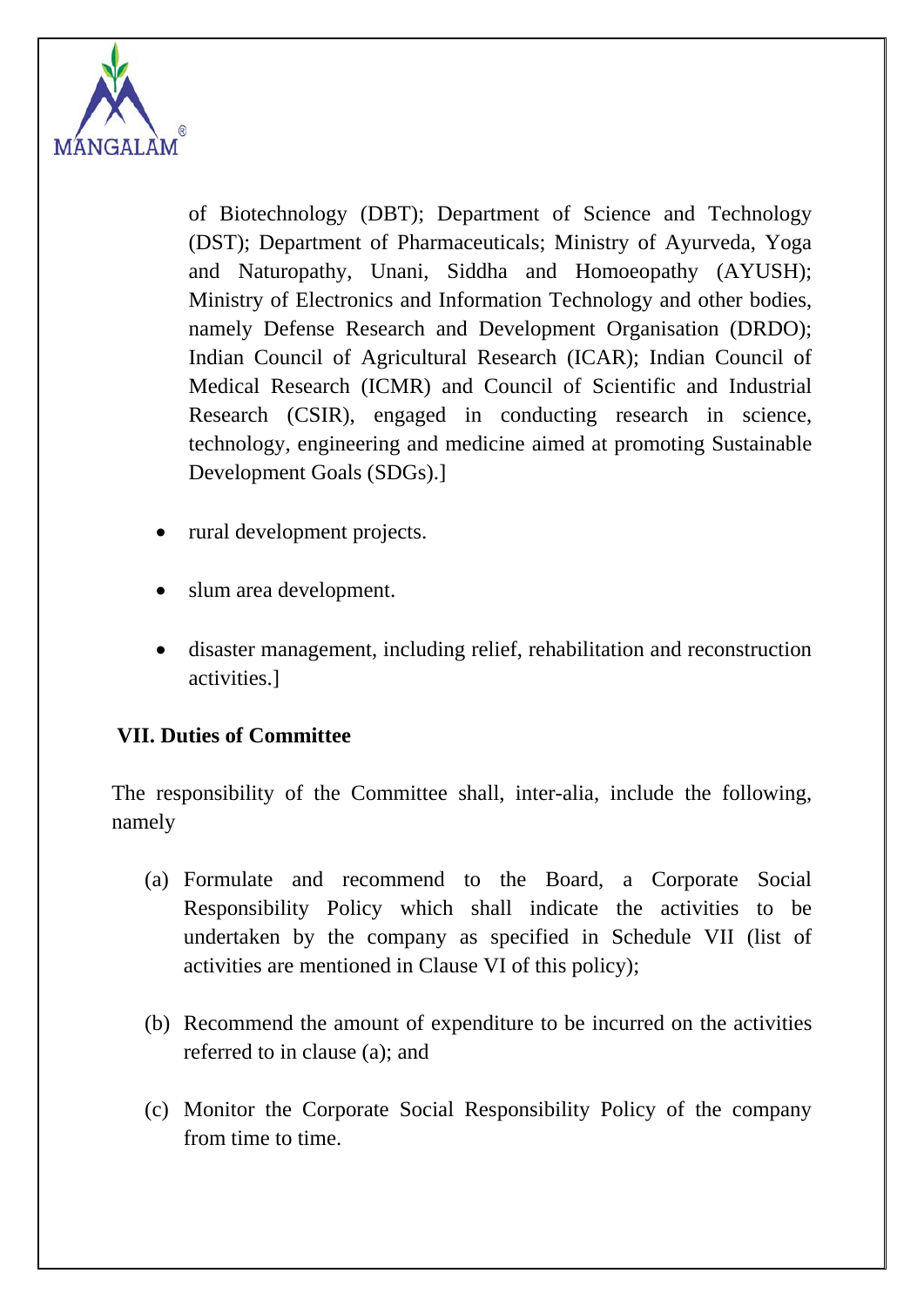

- (d) Ensure that it does not include the activities undertaken in pursuance of normal course of business of a company.
- (e) Ensure that the surplus arising out of the CSR projects or programs or activities shall not form part of the business profit of company.

The Board of Mangalam Seeds Limited shall,

- after taking into account the recommendations made by the Corporate Social Responsibility Committee, approve the Corporate Social Responsibility Policy for the company and disclose contents of such Policy in its report and also place it on the company's website, if any, in such manner as may be prescribed; and
- Ensure that the activities as are included in Corporate Social Responsibility Policy of the company are undertaken by the company.
- Ensure that the company spends, in every financial year, at least two per cent of the average net profits of the company made during the three immediately preceding financial years, in pursuance of its Corporate Social Responsibility Policy.

#### **VIII. Meetings**

- A meeting of the Committee may be called by the Chair of the Committee or by the Chair of the Board or by any two (2) members of the Committee.
- A quorum for meetings shall be two (2) directors present in person or by telephone or other telecommunications device that permits all persons participating in the meeting to speak and hear one another.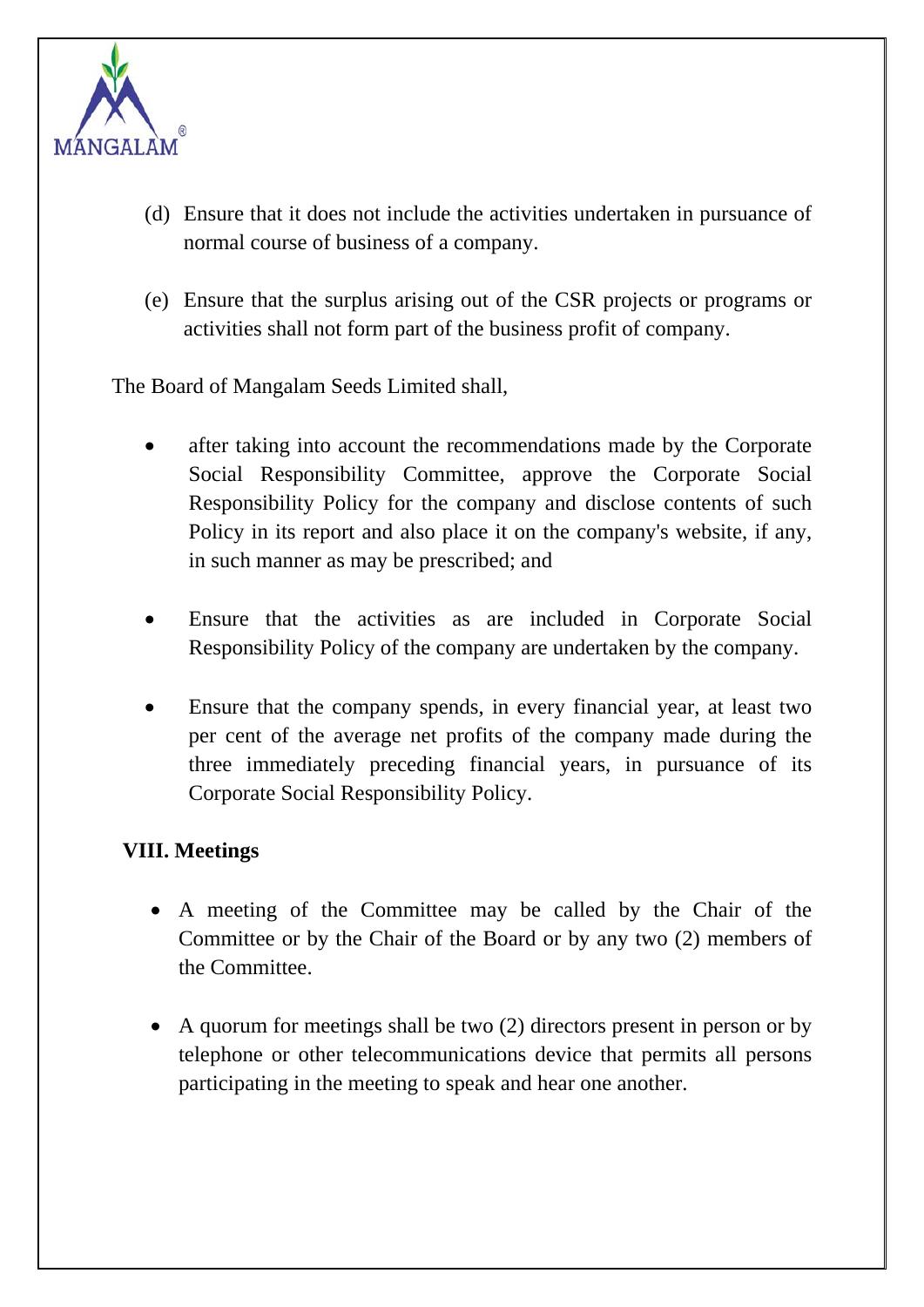

- Reasonable notice, preferably (7) days before the meeting, shall be given in writing, by e-mail or by facsimile communication to each member of the Committee, however if all the members of the committee permits, the meeting of the committee shall be called on shorter notice.
- The Agenda and associated material shall be sent to each member of the Committee prior, preferably seven (7) days, to the time for such meeting.
- A director may in any manner waive a notice of meeting, and attendance of a director at the meeting is a waiver of notice of the meeting, except where a director attends a meeting for the express purpose of objecting to the transaction of any business on the grounds that the meeting is not properly called.
- The Committee shall have the right to determine who shall and shall not be present at any part of the meetings of the Committee, and may hold in camera sessions.

#### **IX. Minutes and Reporting Responsibilities**

- An outline of material proceedings and deliberations addressed by the Committee, and all recommendations, decisions and directives of the Committee shall be recorded by the Secretary in the minutes of the meeting.
- A draft copy of the minutes of such meeting, approved by the Committee Chair, shall be circulated to the Committee prior to the next Committee meeting where practicable, for approval by the Committee. A Committee member may request that the minutes be revised to include specific deliberations. Following approval of the minutes of the meeting by the Committee as a whole, if substantive revisions have been made to the draft minutes, the minutes approved by the Committee shall be re-circulated to the Committee.